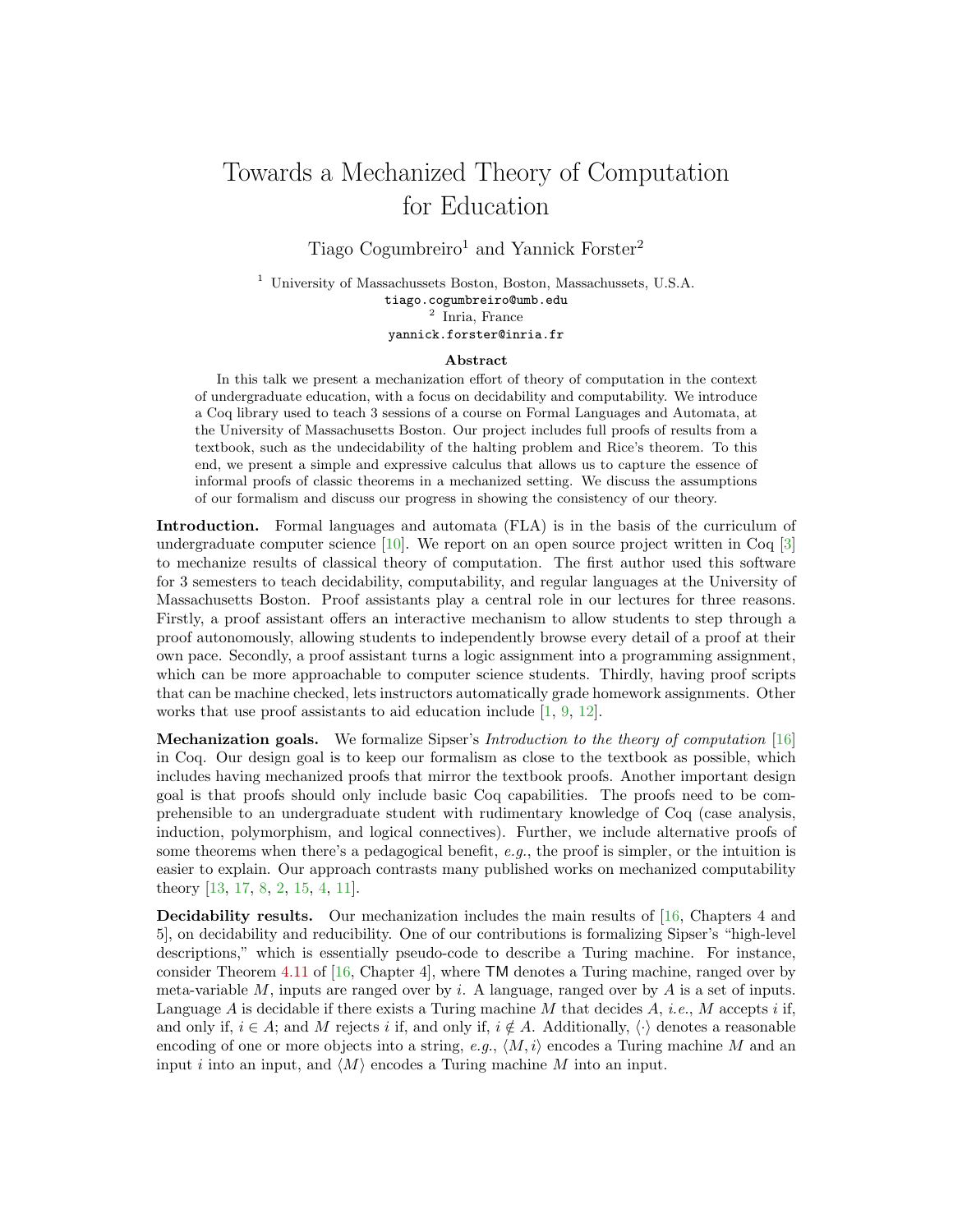Towards a Mechanized Theory of Computation for Education Cogumbreiro and Forster

**Theorem 4.11** ([\[16,](#page-2-5) pp. 207]).  $A_{TM} = \{ \langle M, i \rangle \mid M \text{ is a TM and } M \text{ accepts } i \}$  is undecidable.

The proof of Theorem [4.11](#page-0-0) includes the following high-level description of a Turing machine D, parameterized by a Turing machine H which decides  $A_{TM}$ : "The following is the description of D: (1) Run H on input  $\langle M, \langle M \rangle \rangle$ . (2) Output the opposite of what H outputs. That is, if H accepts, reject; and, if H rejects, accept."

We formalize such high-level description as:

Definition D (H:input  $\rightarrow$  prog): input  $\rightarrow$  prog := fun (i:input)  $\Rightarrow$  (\* 0n input i = <M> \*) mlet  $b \leftarrow H \langle$  decode\_mach i, i  $\rangle$  in (\* Step 1 \*) if b then Ret false else Ret true (\* Step 2 \*)

where input  $\mathbf{i} = \langle M \rangle$  and decode mach  $\mathbf{i} = M$ . We formalize high-level descriptions next. We first give the syntax of high-level descriptions p.

p ::= mlet  $x = p$  in p | call M i | return b where  $b \in \{\top, \bot\}$ 

Next, we introduce a big-step operational semantics in terms of high-level descriptions:

| $M$ accepts $i$  | $M$ rejects $i$            | $p \Downarrow b$ | $p'[x := b] \Downarrow b'$ |
|------------------|----------------------------|------------------|----------------------------|
| $p \Downarrow b$ | $p'[x := b] \Downarrow b'$ |                  |                            |
| $p \Downarrow b$ | $p'[x := b] \Downarrow b'$ |                  |                            |

We then define that a Turing machine M computes a Turing function f of type input  $\rightarrow$  prog if for any input i we have call M i  $\Downarrow$  b if and only if  $f(i) \Downarrow b$ .

Assumptions. Our theory is parameterized by an input type, a type of Turing machines, and the semantics of Turing machines. We assume that their execution is deterministic and that for any machine M and an input i we can obtain M accepts i, or M rejects i, or neither. Centrally, we assume that for any Turing function f there exists a Turing machine  $M$  computing f. This assumption is consistent since we work in Coq, where every definable function is computable.

**Results.** To mechanize the proof of Theorem [4.11](#page-0-0) we assume a machine M' deciding  $A_{TM}$ , *i.e.*, computing a Turing function  $H$ . Now using the assumption that every Turing function is computable on  $D(H)$  yields M such that call M i  $\Downarrow$  true  $\leftrightarrow$  call M i  $\Downarrow$  false, a contradiction.

Our further main results include:  $A$  is decidable if, and only if  $A$  is recognizable and corecognizable (*i.e.*, its complement is recognizable) (Theorem 4.22); the complement of  $A_{TM}$  is not recognizable (Corollary 4.23);  $HALT_{TM} = \{ \langle M, i \rangle \mid M \text{ accepts or rejects } i \}$  is undecidable (Theorem 5.1);  $E_{TM} = \{ \langle M \rangle \mid L(M) = \emptyset \}$  is undecidable (Theorem 5.2), where  $L(M) =$  $\{i \mid M \text{ accepts } i\}; EQ_{TM} = \{\langle M_1, M_2 \rangle \mid L(M_1) = L(M_2)\}\$  is neither recognizable nor corecognizable (Theorem 5.30);  $EQ_{TM}$  is undecidable (Theorem 5.4); Rice's Theorem (Problem 5.28). Our proofs of these results are all constructive. Our project contains results on languages and regular languages, e.g., the pumping lemma for regular language inspired by the proof in [\[14\]](#page-2-13).

Future work. To show the consistency of our axioms, we are working on instantiating our theory with a mechanized formalism of computability from the Coq library of undecidability proofs [\[7\]](#page-2-14) equivalent to Turing machines [\[6\]](#page-2-15). Consistency of the central assumptions then follows from the consistency of the axiom CT in type theory [\[5\]](#page-2-16). We are also investigating multiple grading approaches in classes that use proof assistants,  $e.g.,$  multiple-choice questions, automatic questions about students submissions.